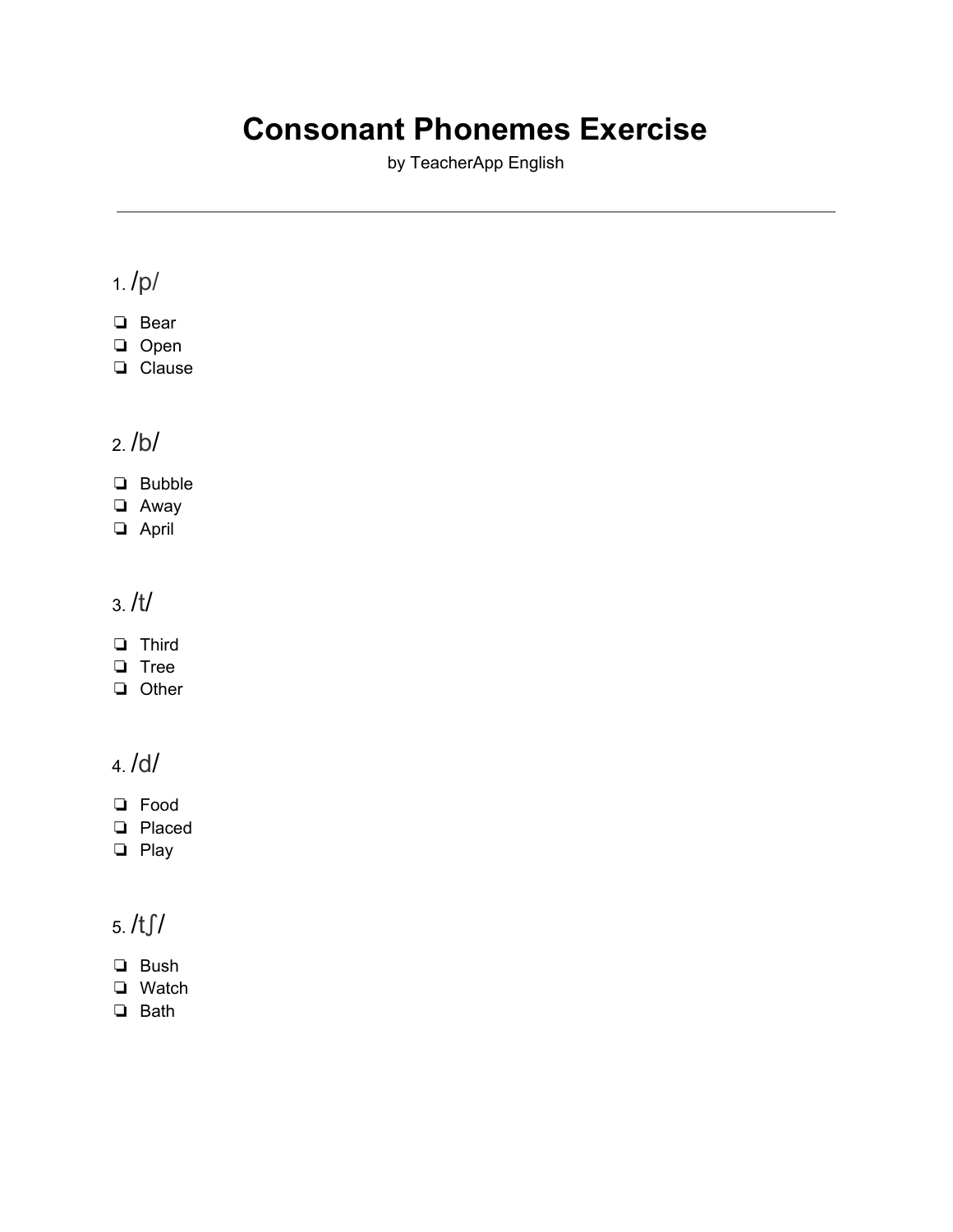# 6. /dʒ/

- ❏ Lounge
- ❏ Eye
- ❏ Have

# 7. /k/

- ❏ Cease
- ❏ Cousin
- ❏ Cecil

# 8. /g/

- ❏ Green
- ❏ Giant
- ❏ Ginger

#### 9. /f/

- ❏ Afraid
- ❏ Under
- ❏ Brother

#### 10. /v/

- ❏ Cow
- ❏ Umbrella
- ❏ Avoid

### 11. /θ/

- ❏ Father
- ❏ Earth
- ❏ Station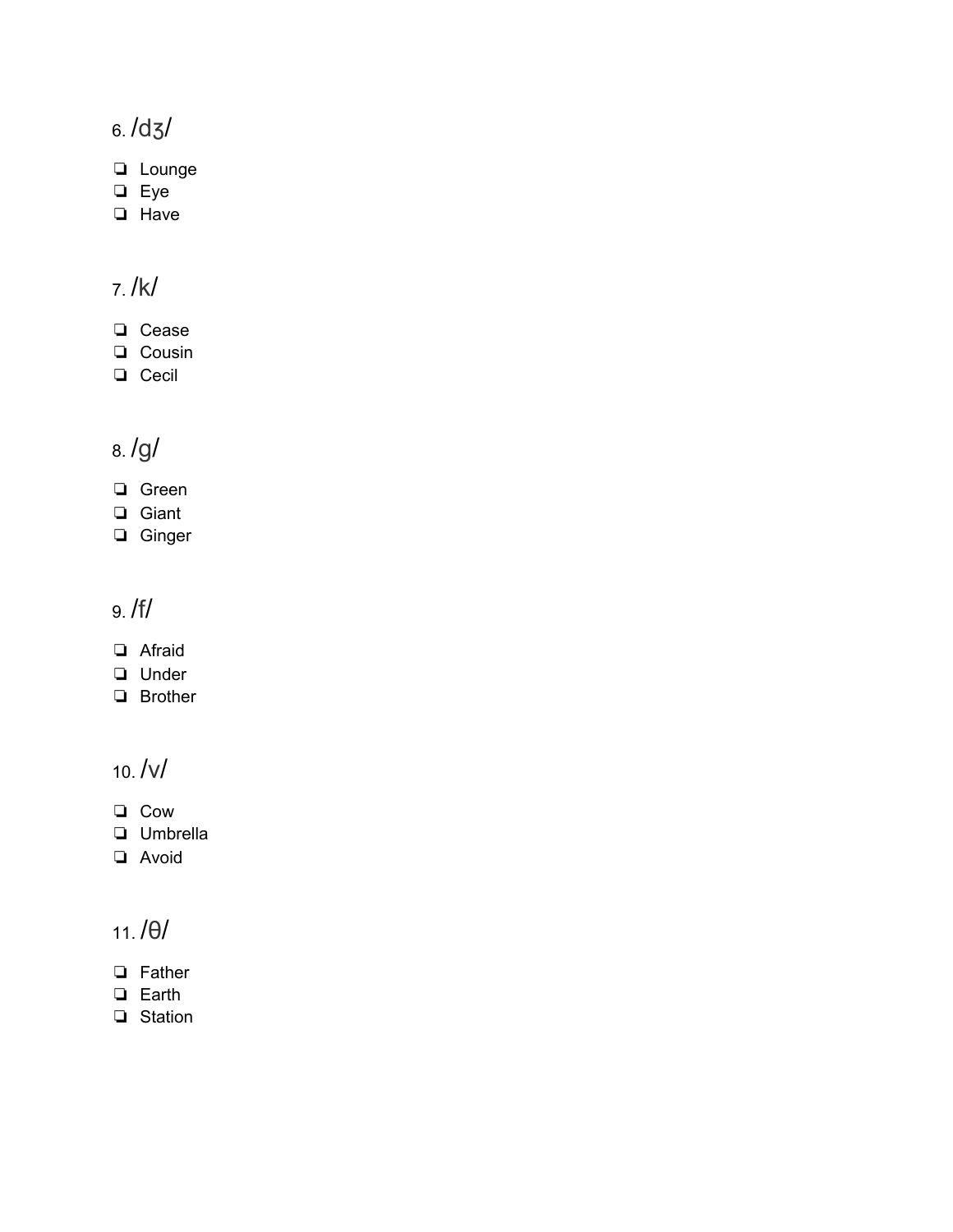12. /ð/

❏ Day

❏ Mother

❏ Throw

13. /s/

- ❏ Circle
- ❏ Beige
- ❏ Sure

### 14. /z/

- ❏ Vision
- ❏ Prize
- ❏ Six

# 15. /ʃ/

- ❏ Sun
- ❏ Church
- ❏ Fish

16. /ʒ/

- ❏ Summer
- ❏ Vision
- ❏ Zebra

### 17. /m/

- ❏ Can
- ❏ Lamp
- ❏ Nine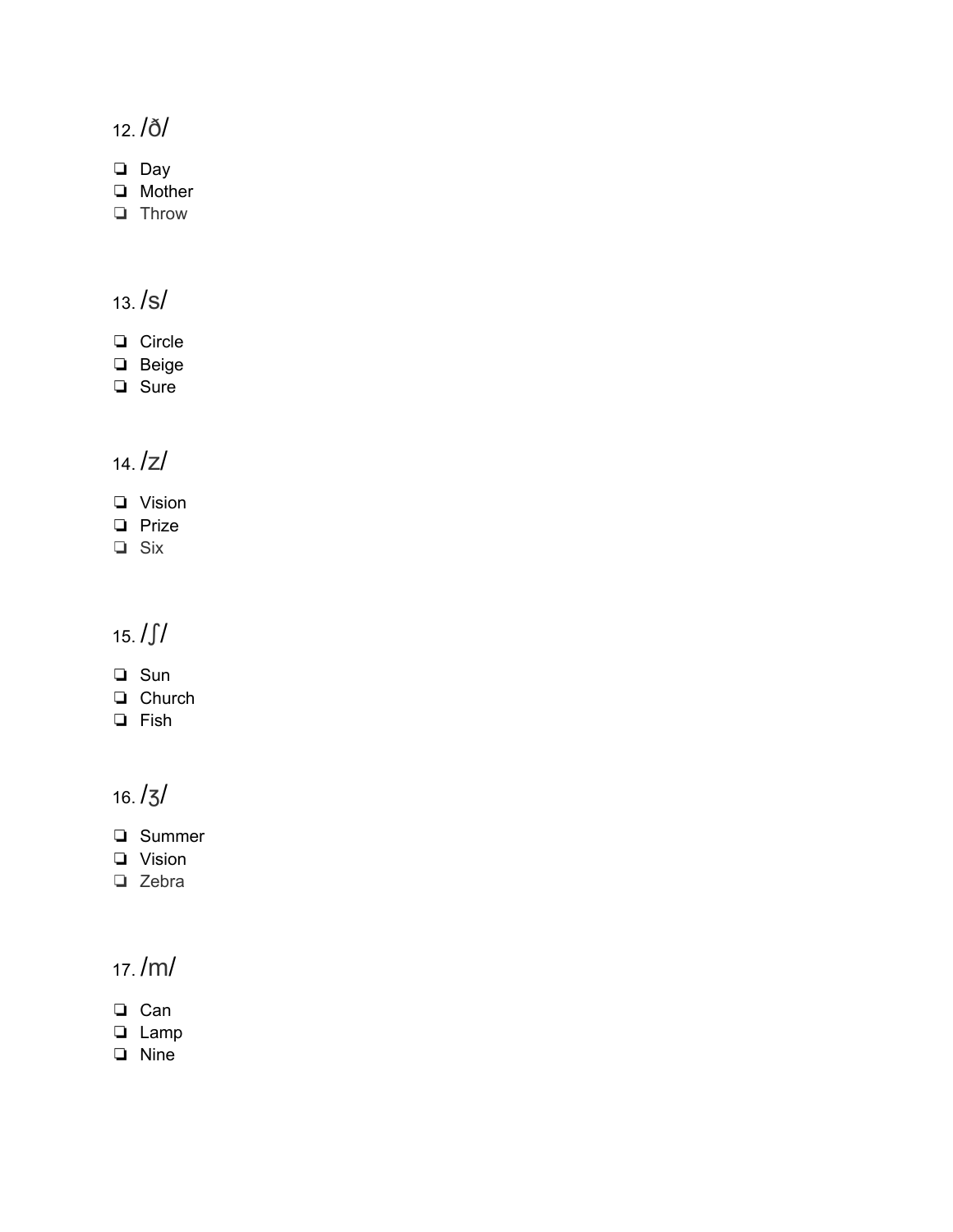#### 18. /n/

❏ Man

- ❏ Slang
- ❏ Sing

19. /ŋ/

- ❏ Tent
- ❏ Pink
- ❏ Net

### 20. /h/

- ❏ High
- ❏ Brother
- ❏ Choice

### 21. /l/

- ❏ Aloud
- ❏ Among
- ❏ Ten

#### 22. /r/

- ❏ Around
- ❏ Sand
- ❏ Stone

### 23. /w/

- ❏ Voice
- ❏ Oven
- ❏ World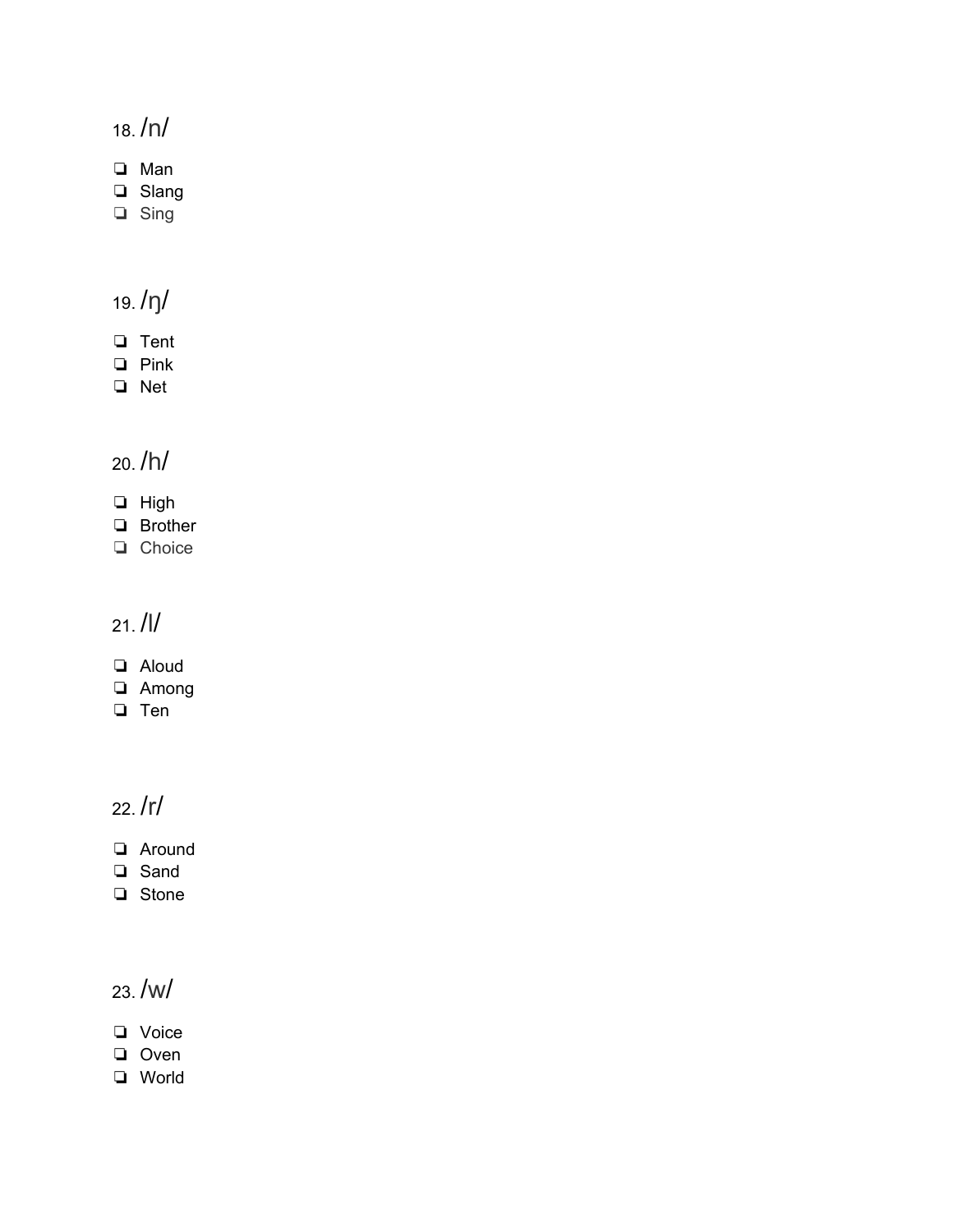24. /j/

Jam Year Jungle

Correct Answers on final page.